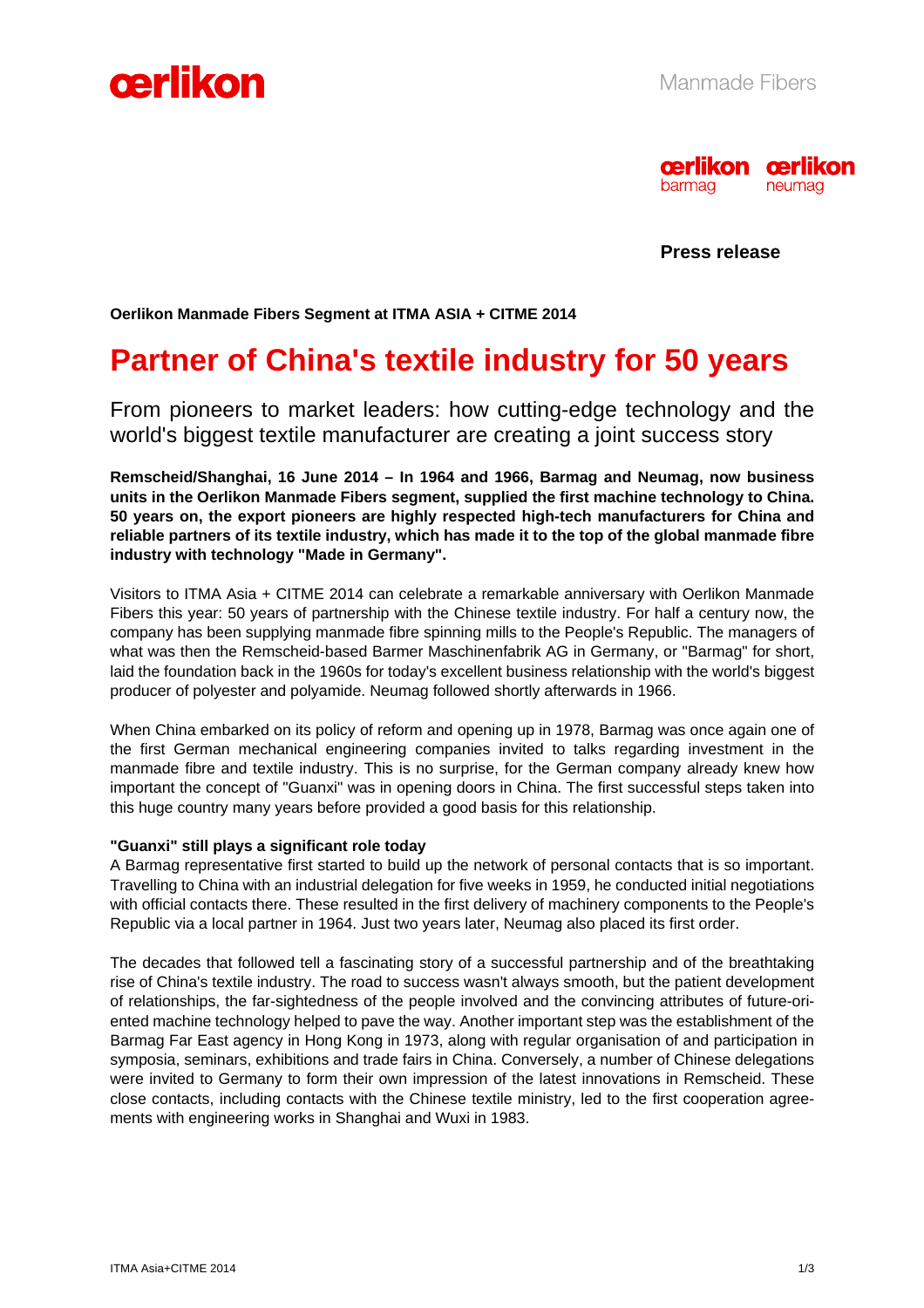

#### **Partners rise through the ranks to market leadership**

Thanks to these contracts, which were later expanded, Barmag subsequently became the preferred partner for investment primarily in texturing machines and manmade fibre spinning plants on the Chinese mainland. Depending on the technology, the market share quickly reached 80 per cent. Soon half of the company's annual turnover was coming in on occasions via the Chinese market. And using the modern technology and know-how of Barmag and Neumag, the Chinese partner firms became leading machinery manufacturers in China. This development was underpinned by the establishment of joint ventures in Shanghai and Wuxi in 1995 and 1996.

China moved into the new millennium with annual growth rates of 20 percent and more to become the number one in the global textile market. In view of the country's growing strength, Barmag concentrated its resources increasingly in the People's Republic. Milestones here are the establishment of companies and plants in the Suzhou Industrial Park in 2002 and 2006 and the successive transfer of the production of texturing machines and engineering, research and development from Germany to China up to 2009. The opening of the new Asian headquarters in Shanghai in 2012 marked a further stage in the company's success story.

#### **A real "local player" in China with 840 employees**

Today Oerlikon Manmade Fibers employs around 840 people at plants in Beijing, Shanghai, Suzhou, Wuxi and Hong Kong and is thus a genuine "local player" in China. Oerlikon Barmag and Oerlikon Neumag lead their respective basic product markets. China is now the biggest market not just for the Manmade Fiber segment but for the entire Oerlikon Group, which achieves around 30 percent of its turnover there.

The growing importance of this relationship is based wholly on reciprocity. Countless high-level industry representatives from China have spoken repeatedly during the 50 years of partnership of the innovative machine technology and cooperative spirit that play a key role in advancing the Chinese textile industry. The higher standards relating to fibre and yarn quality, output and productivity, along with the cost reductions achieved thanks to energy efficiency and modern automation, have been instrumental in propelling China to the top of the global textile market and providing it with solutions in the manufacture of mass-produced and increasingly also high-quality textile products right up to innovative technical textiles. "Our cooperative spirit, our responsibility and our competence as a technological trailblazer are all qualities that we aim to demonstrate in the future also to offer our Chinese partners flexible, highly efficient solutions with which they can achieve their goals and meet the challenges of today and tomorrow - for a long-term win-win situation," says Stefan Kross, CEO of Oerlikon Manmade Fibers.

## **For further information please contact:**

André Wissenberg Head of Marketing, Corporate Communications and Public Affairs Oerlikon Manmade Fibers Segment T +49 2191 67 2331 F +49 2191 67 1313 andre.wissenberg@oerlikon.com www.oerlikon.com/manmade-fibers